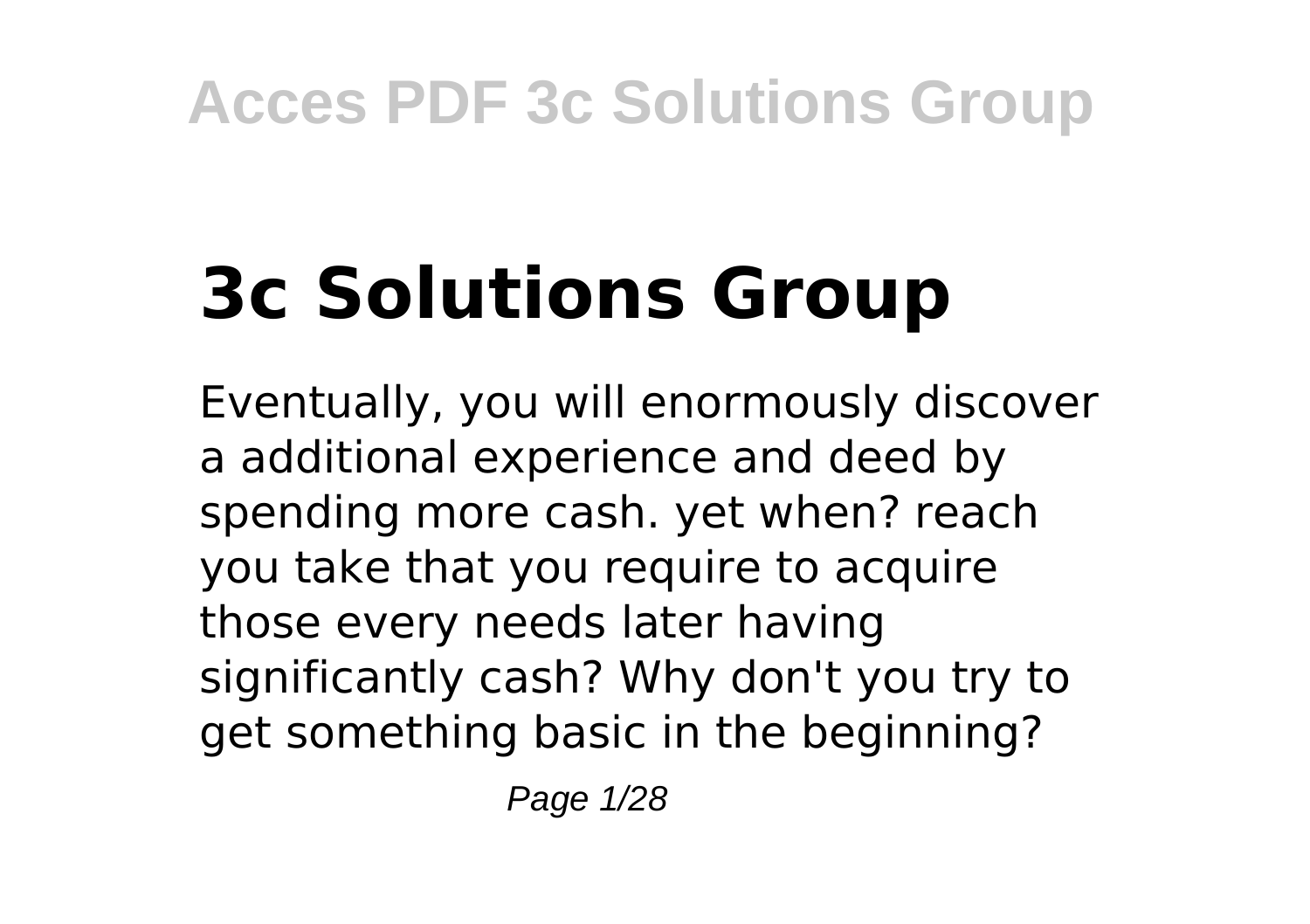That's something that will guide you to comprehend even more roughly the globe, experience, some places, as soon as history, amusement, and a lot more?

It is your certainly own epoch to play reviewing habit. among guides you could enjoy now is **3c solutions group** below.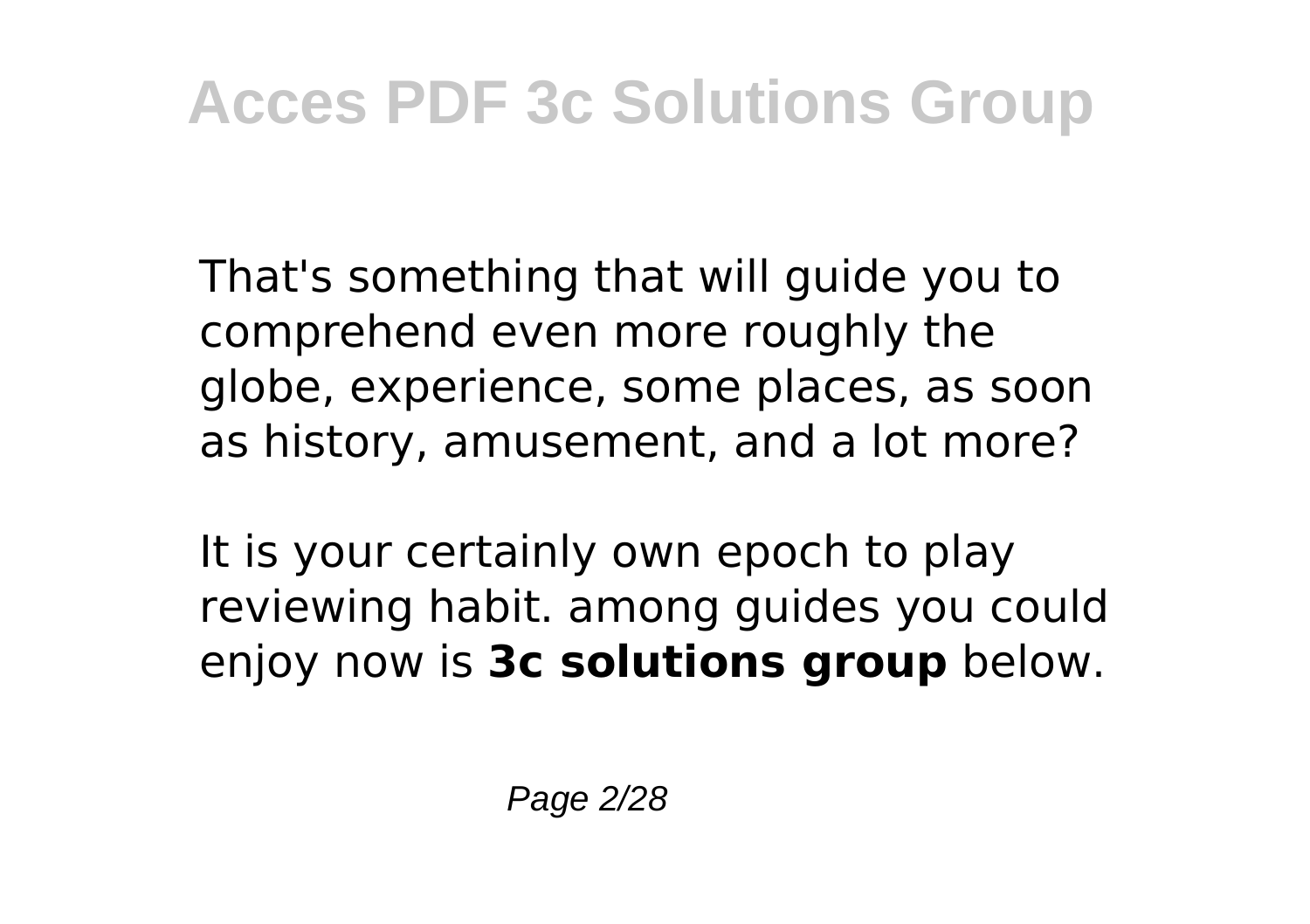Project Gutenberg is a charity endeavor, sustained through volunteers and fundraisers, that aims to collect and provide as many high-quality ebooks as possible. Most of its library consists of public domain titles, but it has other stuff too if you're willing to look around.

#### **3c Solutions Group**

Page 3/28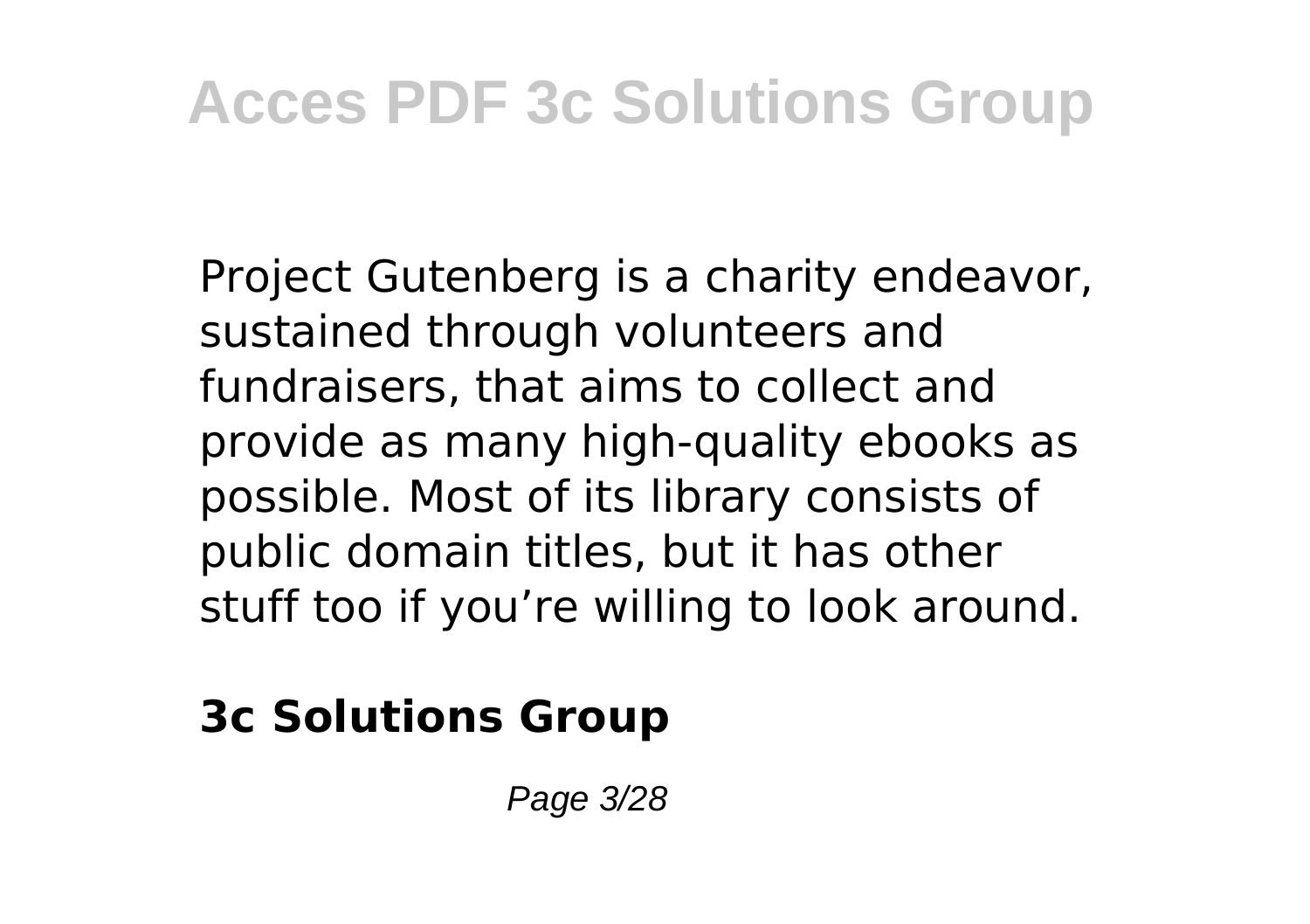3c Solutions is a Human Relations and Educational consulting firm based in Richmond, Virginia, specializing in Diversity, Inclusion, and Belonging, and Leadership Development.

#### **3c Solutions**

The team at 3C Solutions has been providing IT support services to Northern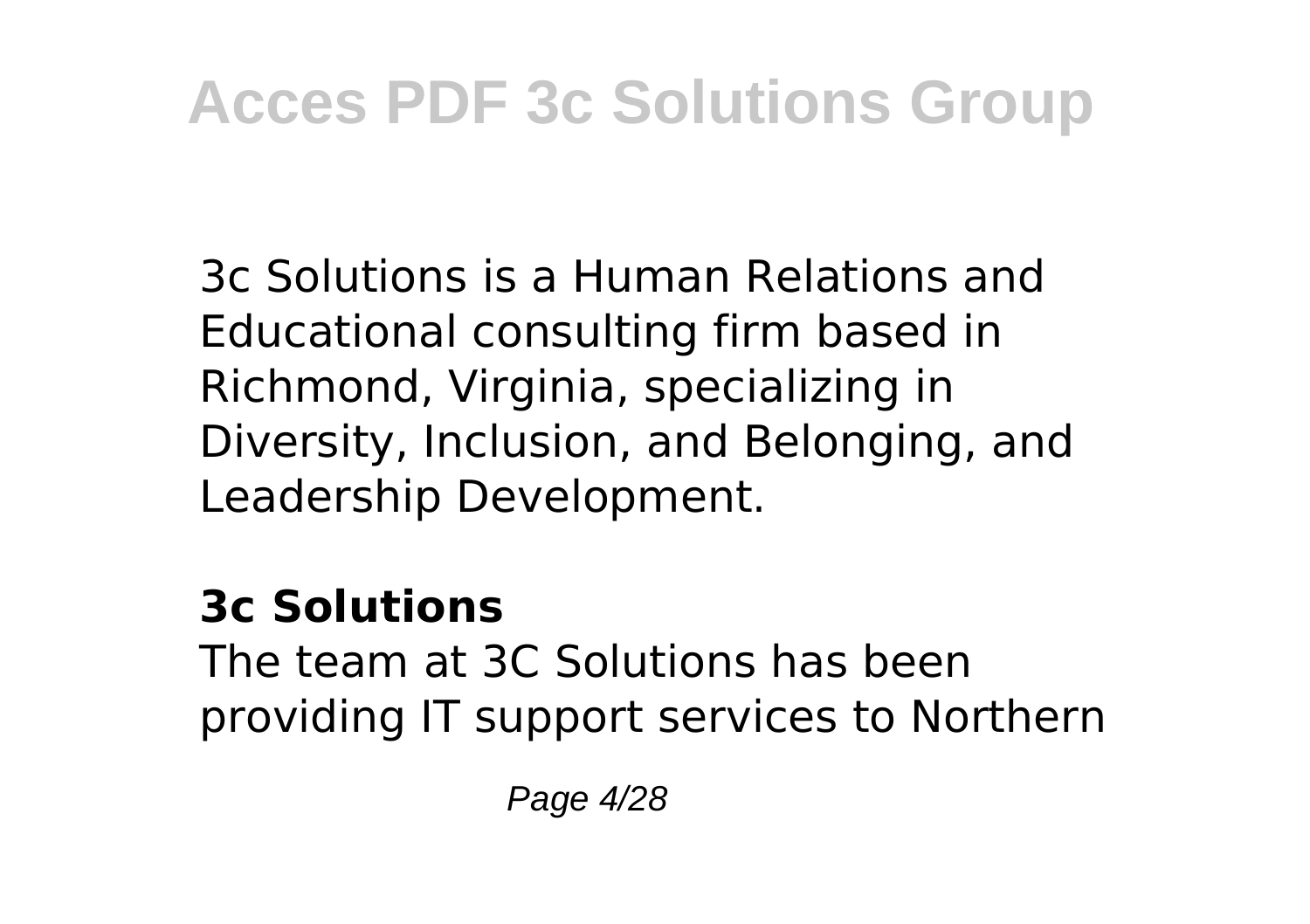Virginia, DC, and Maryland for more than 20 years. We believe strongly that to succeed as a business its important to focus on your core competencies. The time and effort spent dealing with Information Technology can be quicksand for non IT Professionals.

### **Managed Solutions | Washington,**

Page 5/28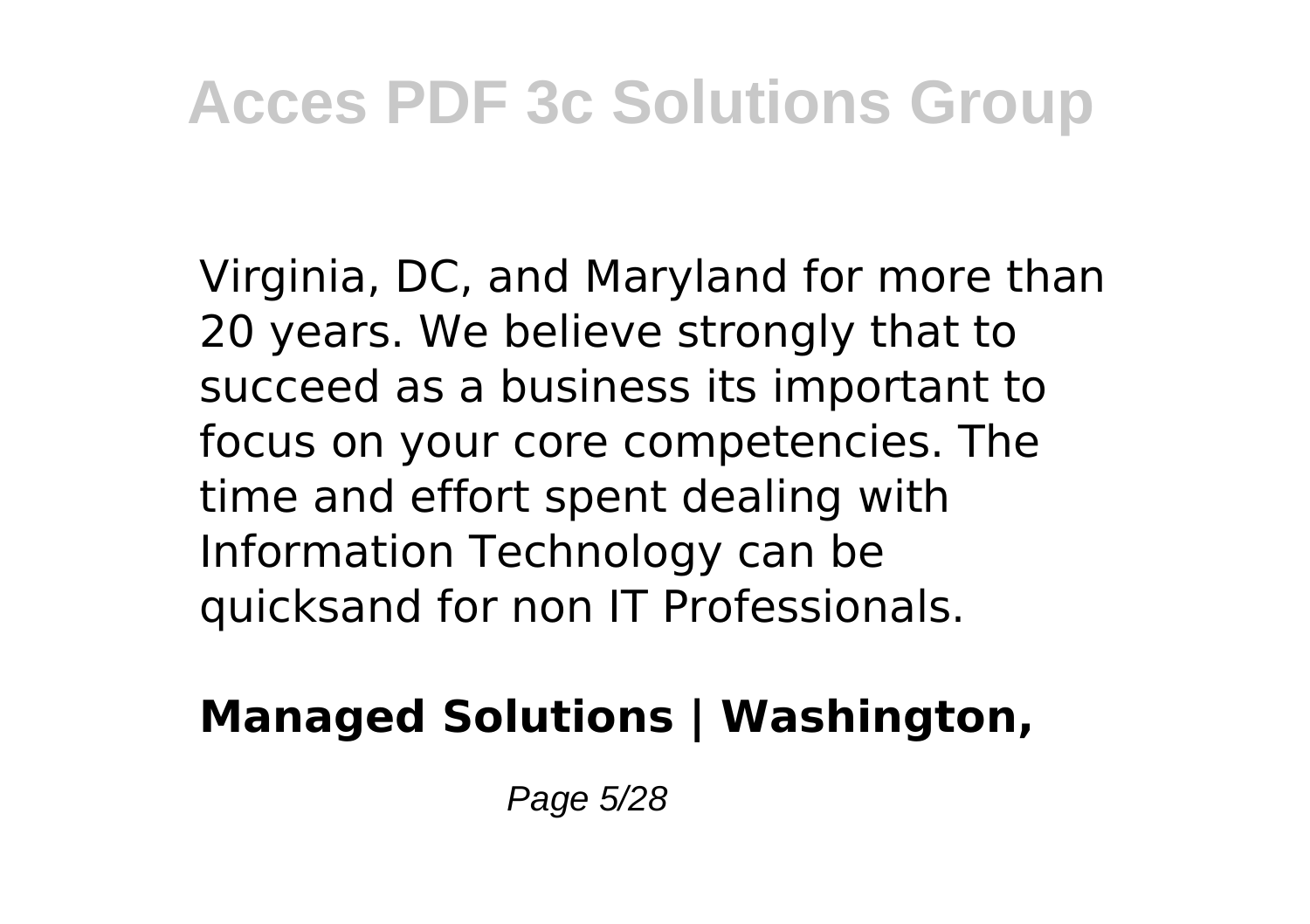### **DC | 3C Solutions**

3C SOLUTIONS is highly-trained to provide a variety of commercial cleaning services, including hospitals and medical facilities, manufacturing facilities, daycares, schools, churches, professional offices, and Leadership in Energy and Environmental Design (LEED)-certified green buildings, as well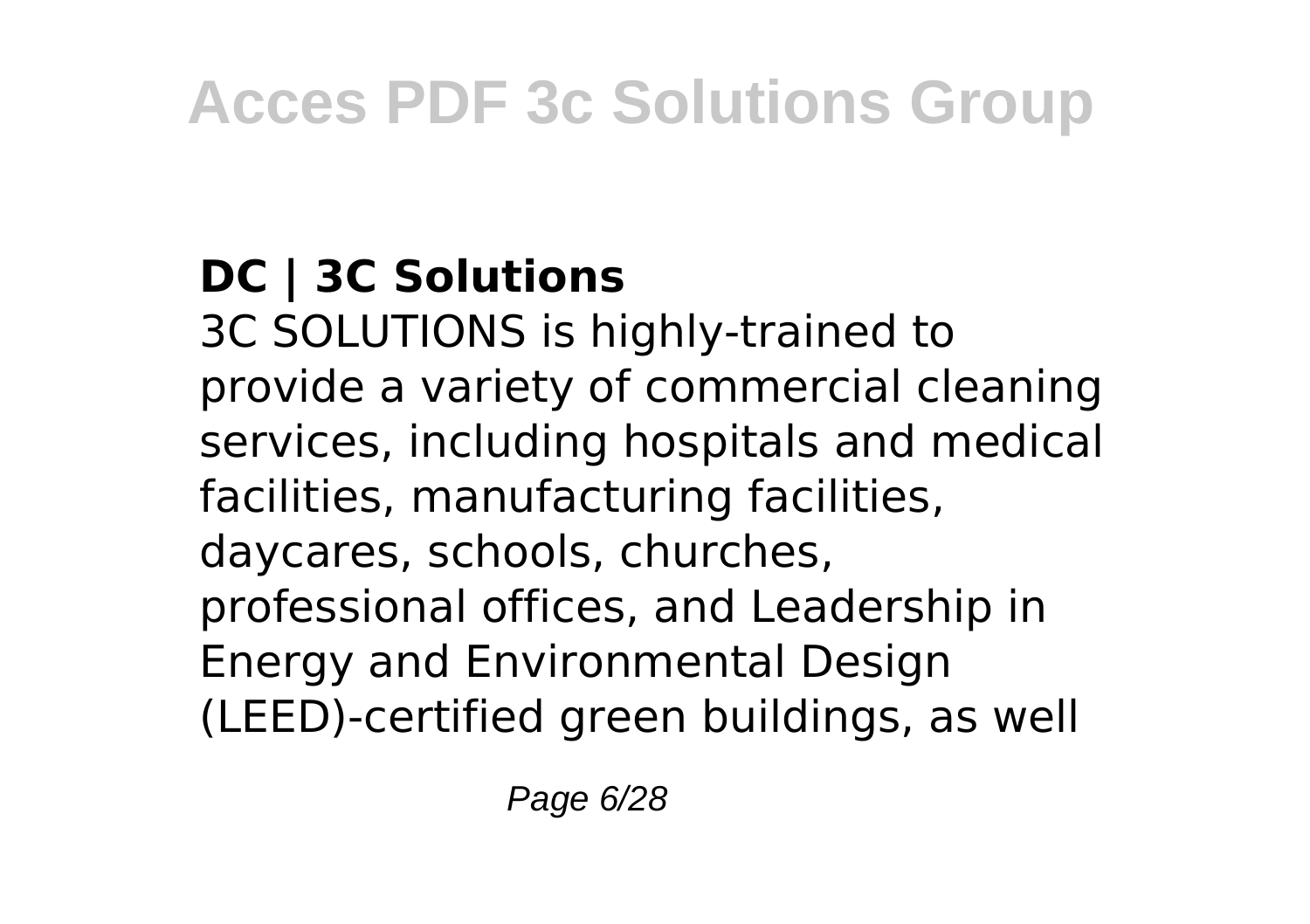as floor and carpet cleaning services.

### **3C SOLUTIONS INC - Home**

Group Leader CCTV and Parking Services, Stevenage Borough Council "T he new parking solution from 3C Payment adds a much more efficient and streamlined process for Parking Services. The parking experience for the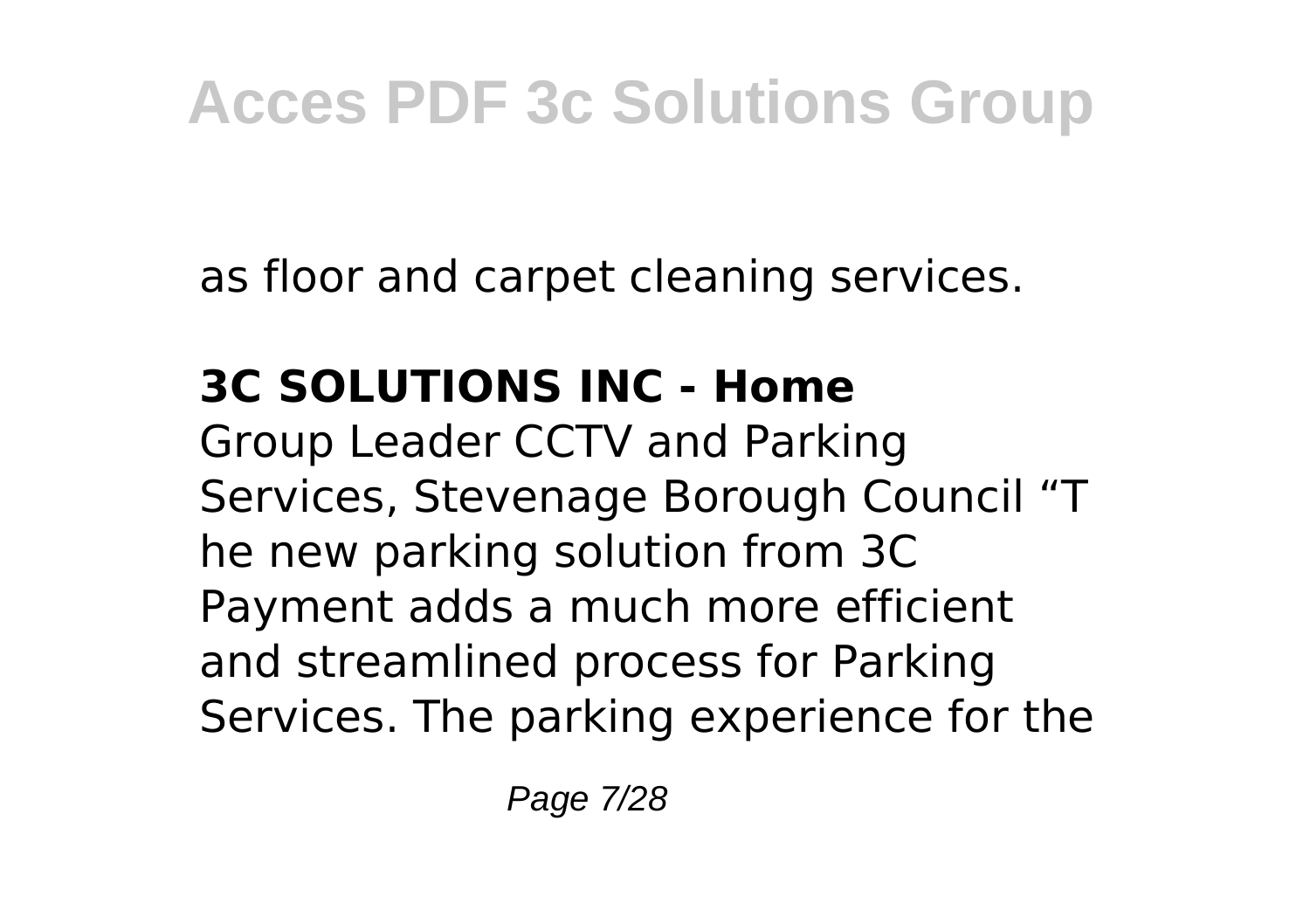customer is also convenient and fair. Once customers use the Check in-Check out system they want to use it again and again."

### **Home page | 3C Payment**

The 3C Marketing Group is intuitively diverse and client oriented to accommodate and exceed all

Page 8/28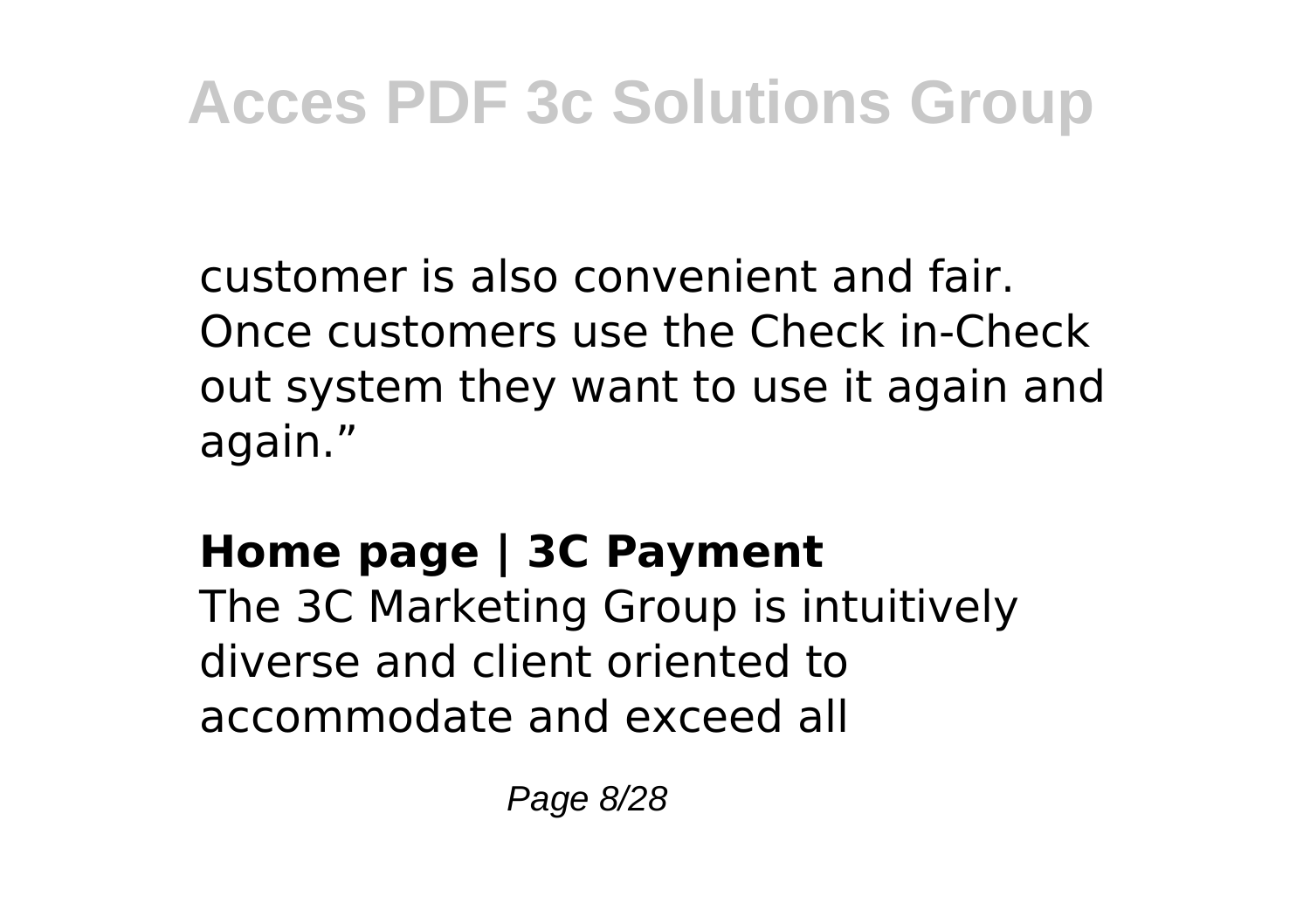expectations for our products and services. We offer a large variety of solutions to help establish, grow, and transform your business.

### **About - 3C Marketing Group**

use the 3C Group Security component (OPR\_GRP\_3C\_TABLE). You can select which 3C groups user IDs can view.

Page  $9/28$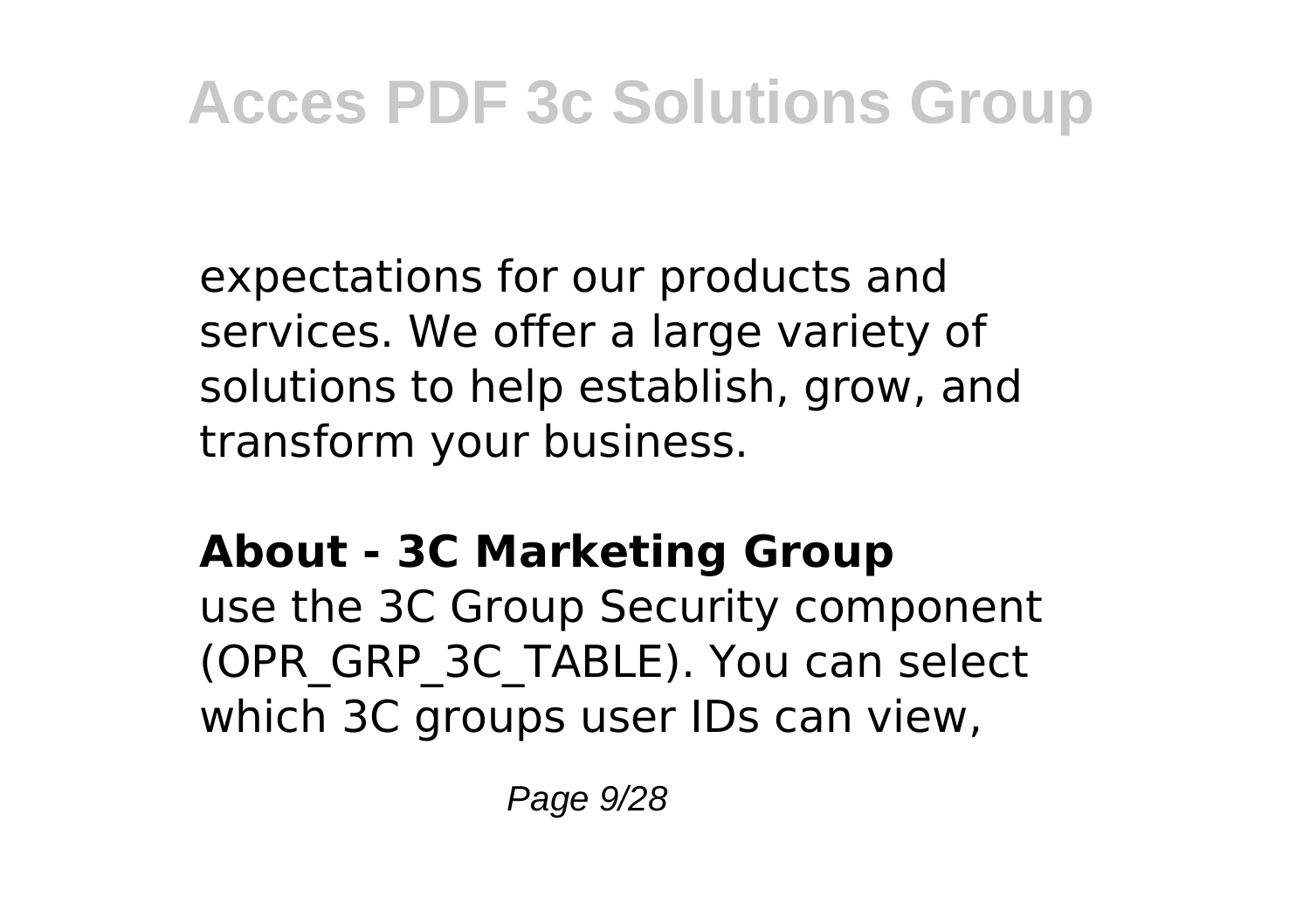update and delete. The Campus Community 3C engine also uses the security that you set up here. Associating

### **Setting Up 3C Group Security - Oracle**

3C Global Group help a wide range of individual contractors, recruitment

Page 10/28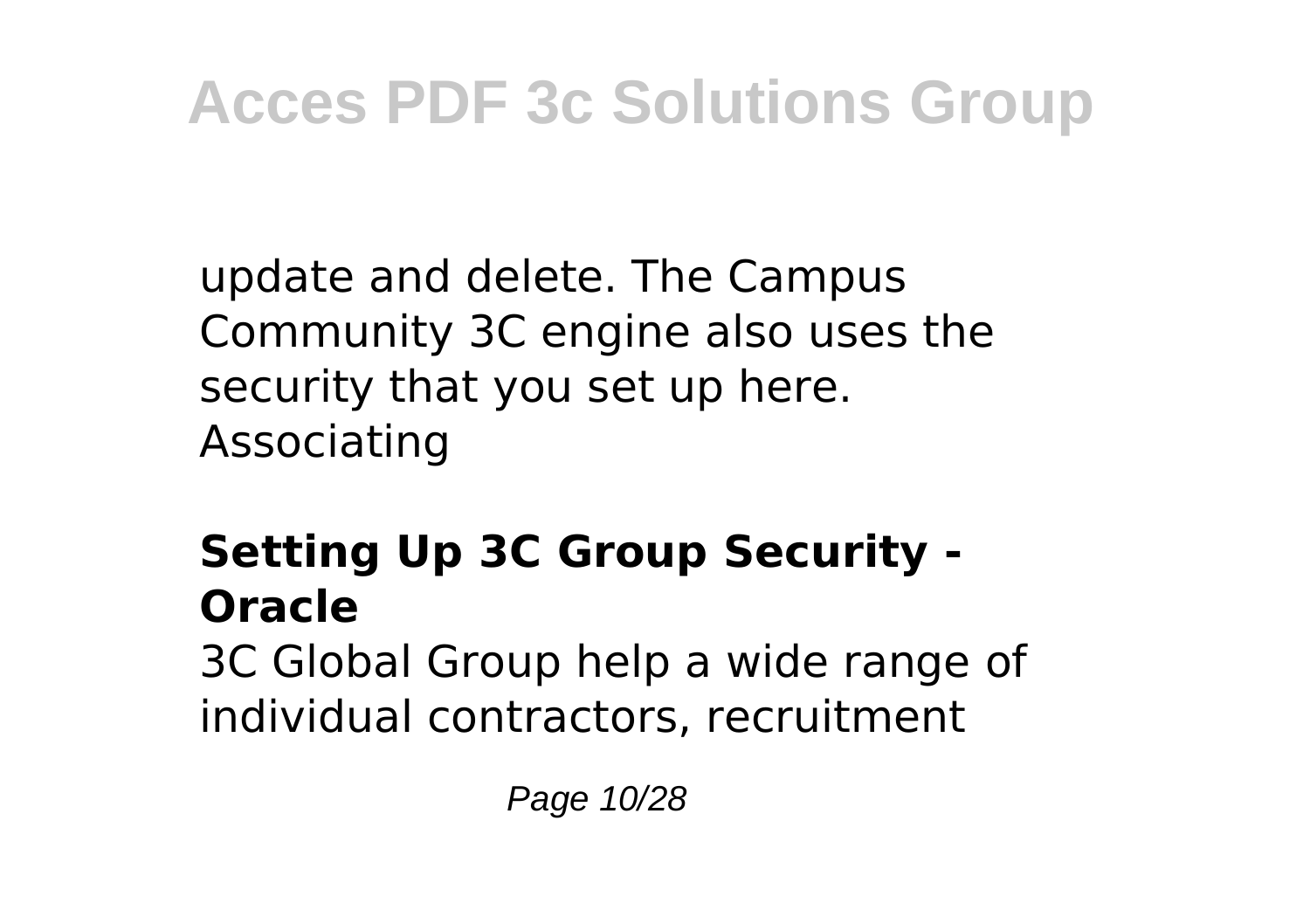agencies and corporate end clients in a variety of ways across the globe.

### **Homepage | 3C Global Group**

TechConnect projects, (TechConnect Cloud/3C Media Solutions, TechConnect Zoom/CCC Confer, TechConnect's Online Teaching Conference), serve the 116 California Community Colleges, are

Page 11/28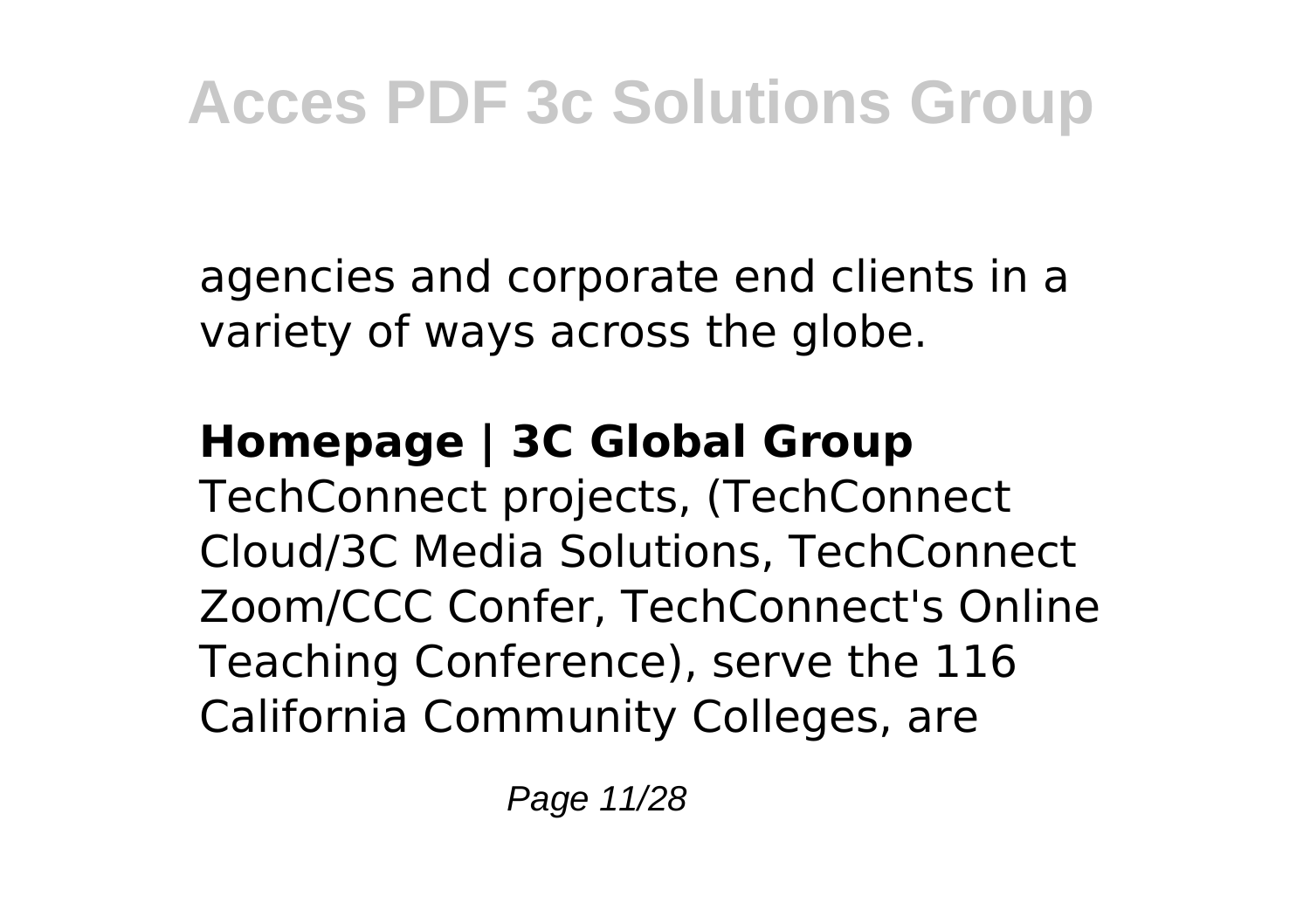funded by a grant from the California Community Colleges Chancellor's Office, and are hosted at Palomar College | 1140 West Mission Road, San Marcos, CA 92069 | support@ccctechconnect.org | tel: 760-744-1150 x1543 ...

#### **3C Media Solutions**

At 3-C Family Services, psychology,

Page 12/28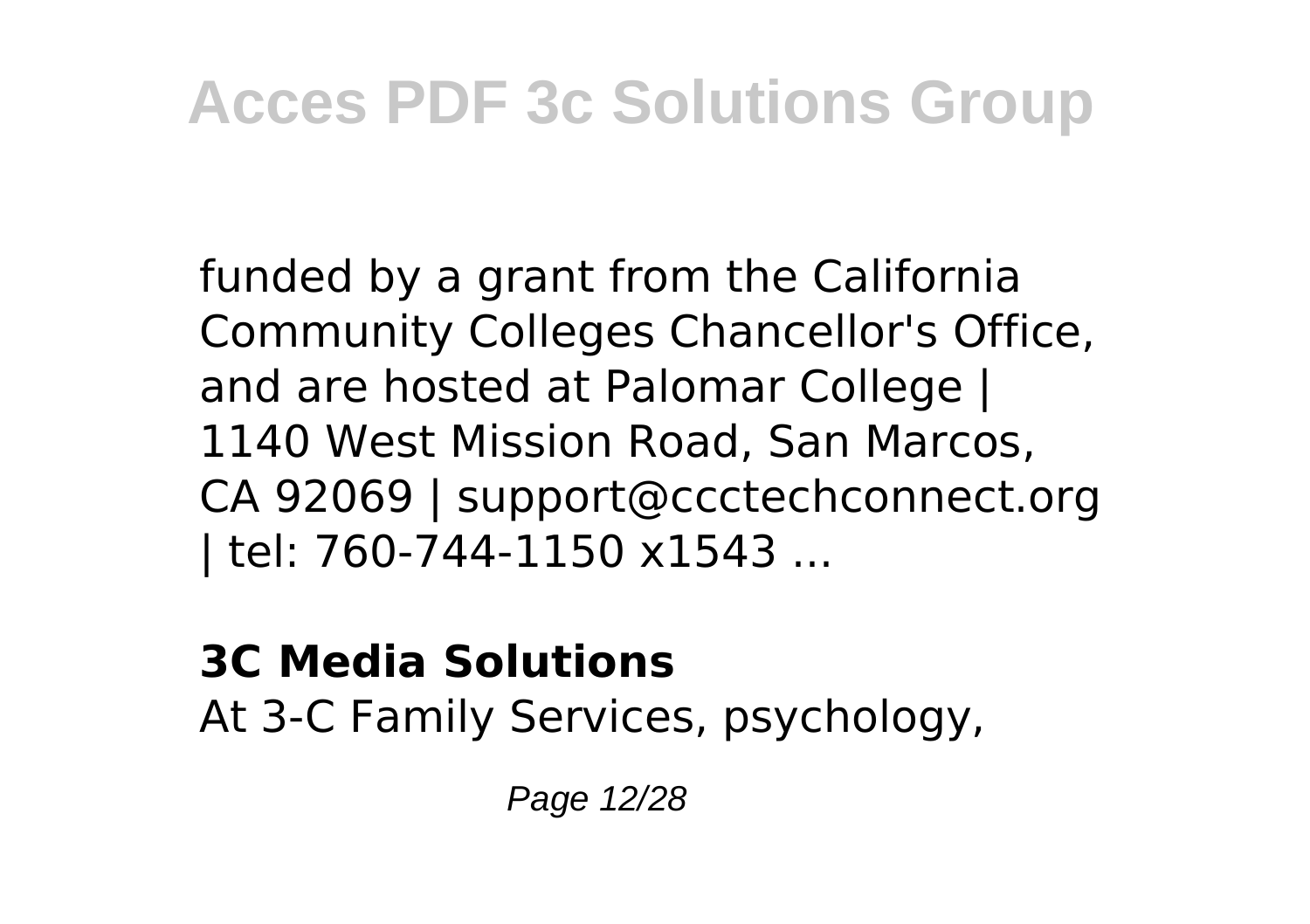psychiatry, and counseling professionals work as a team to promote children's positive mental health and social development and to strengthen family relationships. Medical and psychological treatments are integrated to provide comprehensive care. 3CFamilyServices 18 subscribers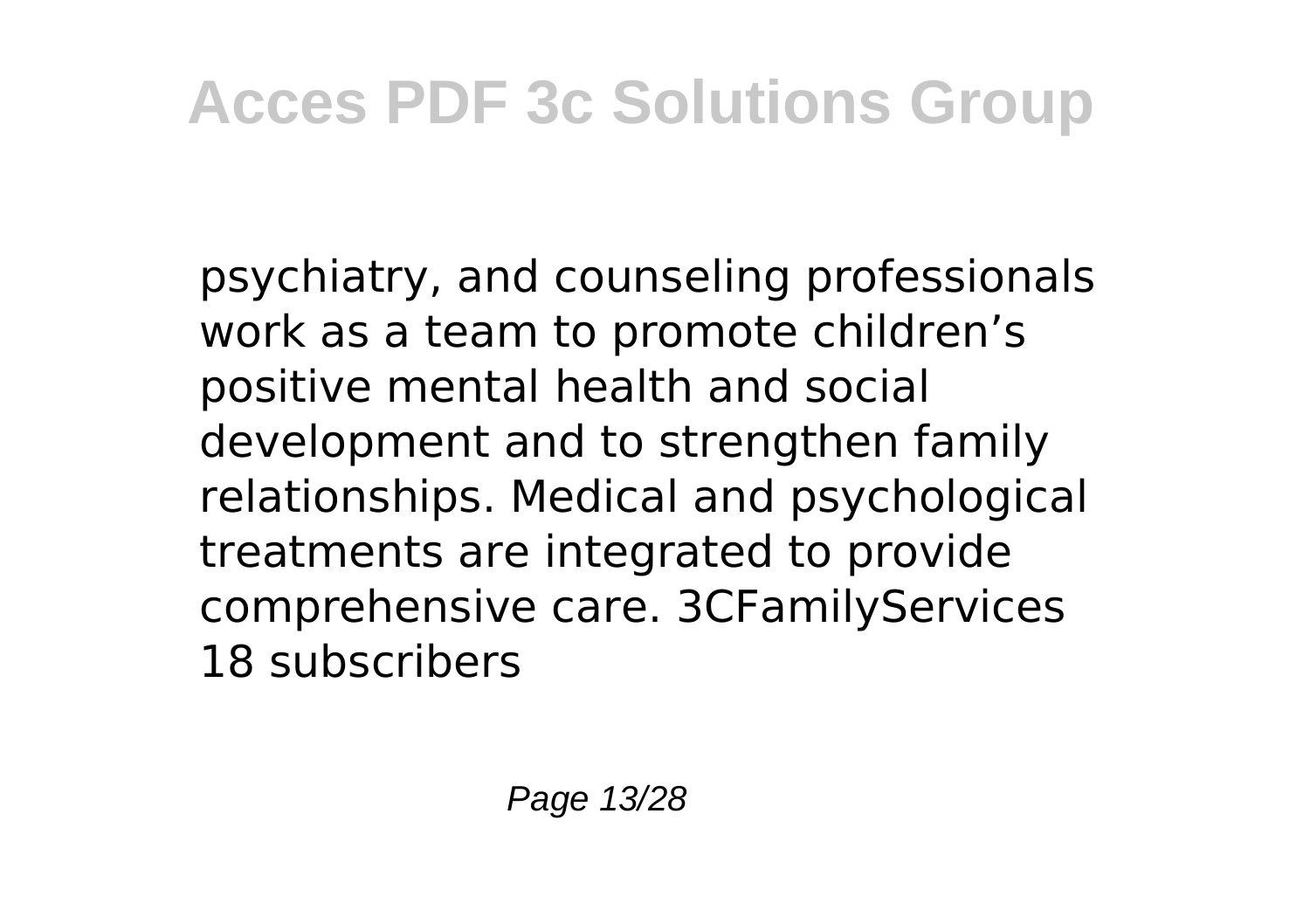#### **3-C Family Services | Cary Psychologists, Psychiatrists ...** What is Conner Community Consulting? Conner Community Consulting is a company that understands the daily pressures of leaders of cities, counties and other governing agencies to address everyone's needs: from garbage collection, and policing to planning for

Page 14/28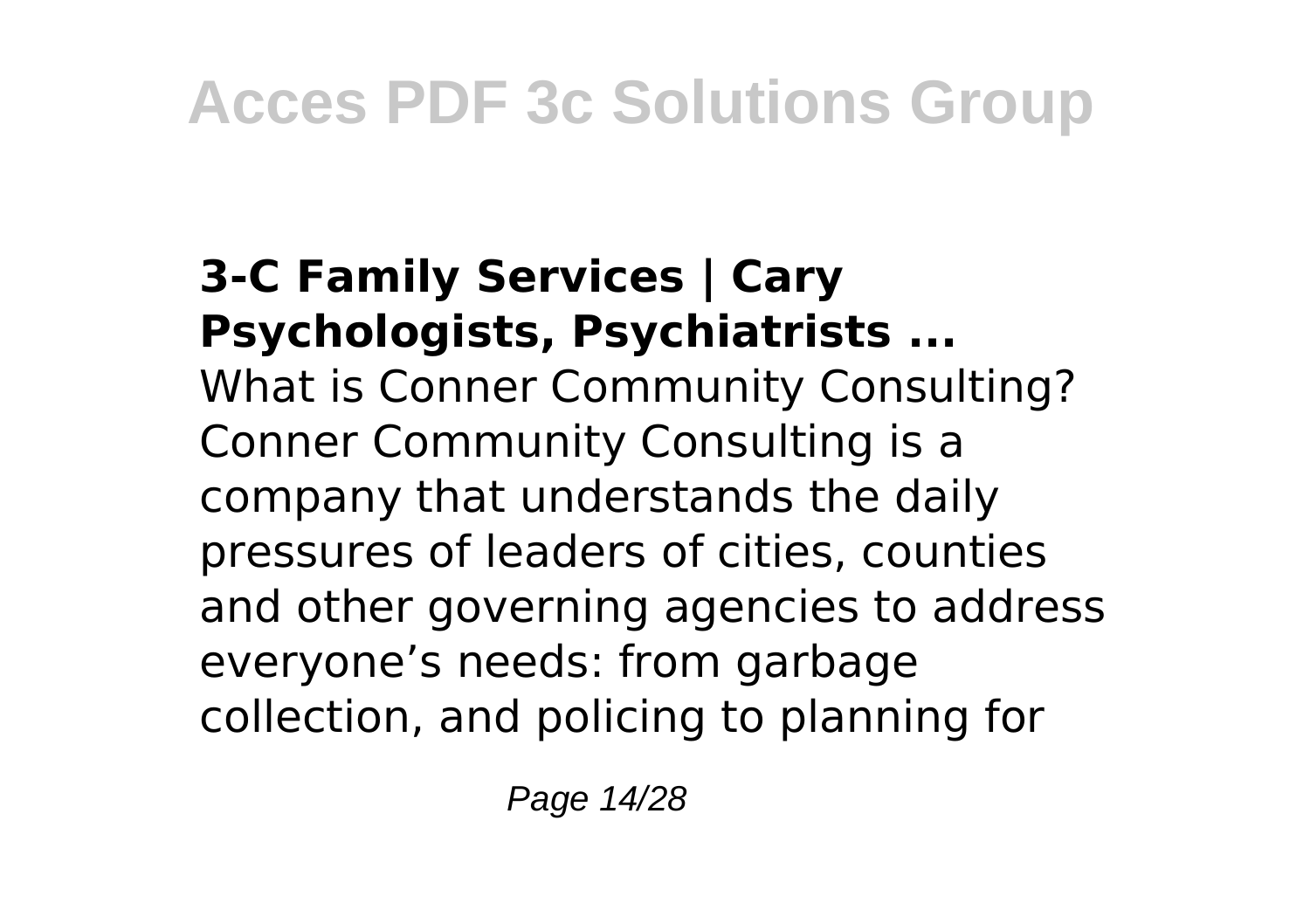parks.

### **Conner Community Consulting – Customized Solutions for ...**

C3 Solutions wraps a security layer around its hosted cloud solutions. This means that even if your industry is not bound by specific compliance requirements like HIPAA or PCI DSS, you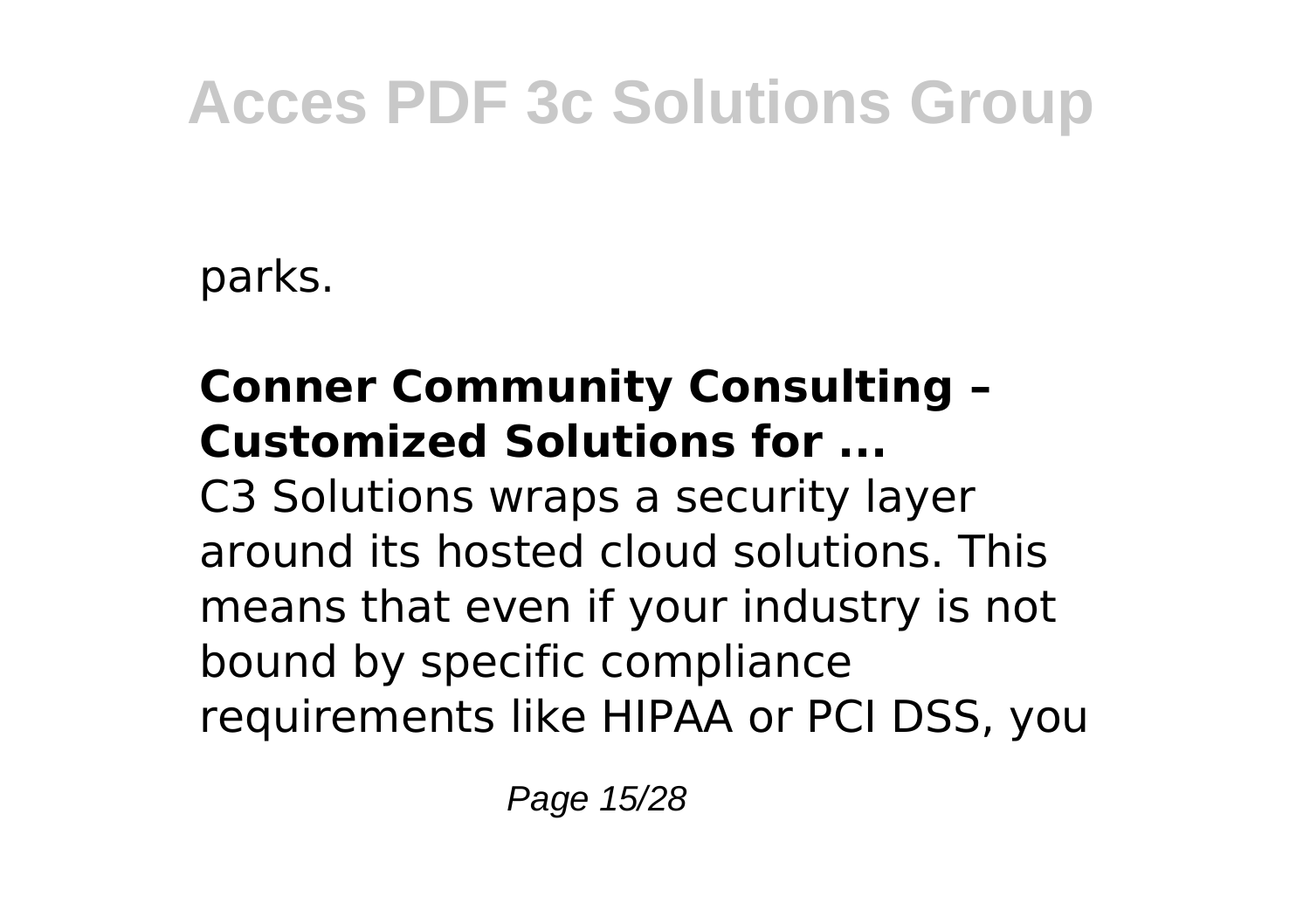get the peace of mind that your company's most important asset—your data—is protected.

### **C3 Solutions**

Class C Solutions Group has been part of MSC Industrial Supply since 2013 and we are proud to announce that we have changed our name. While we've

Page 16/28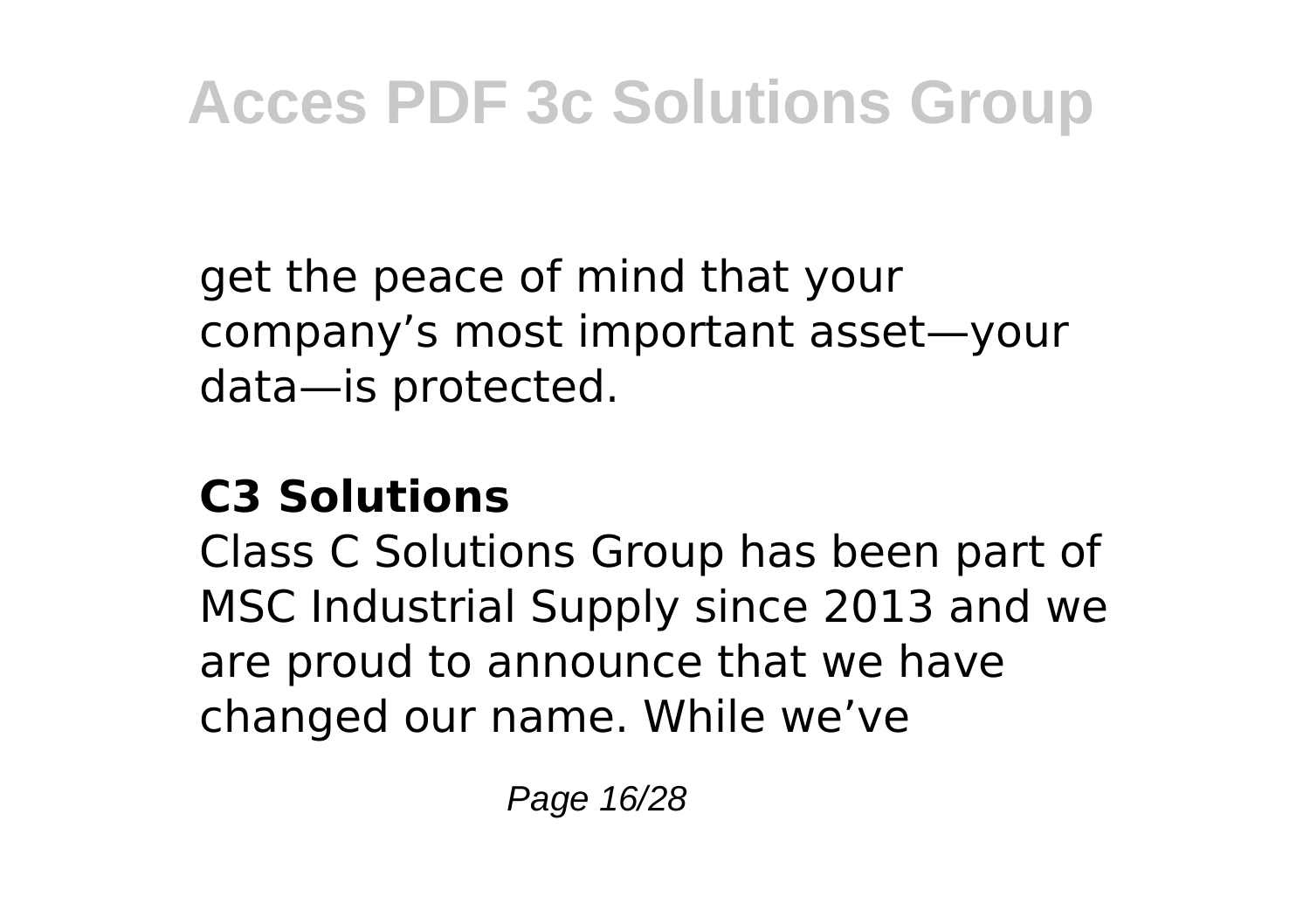changed our name, our focus is still the same: Count on our inventory management services and solutions for consumable items such as fasteners, fittings, fuses and more.

### **Class C Solutions Group** The Clarient Group (TCG) is a technology consulting and design firm focusing on

Page 17/28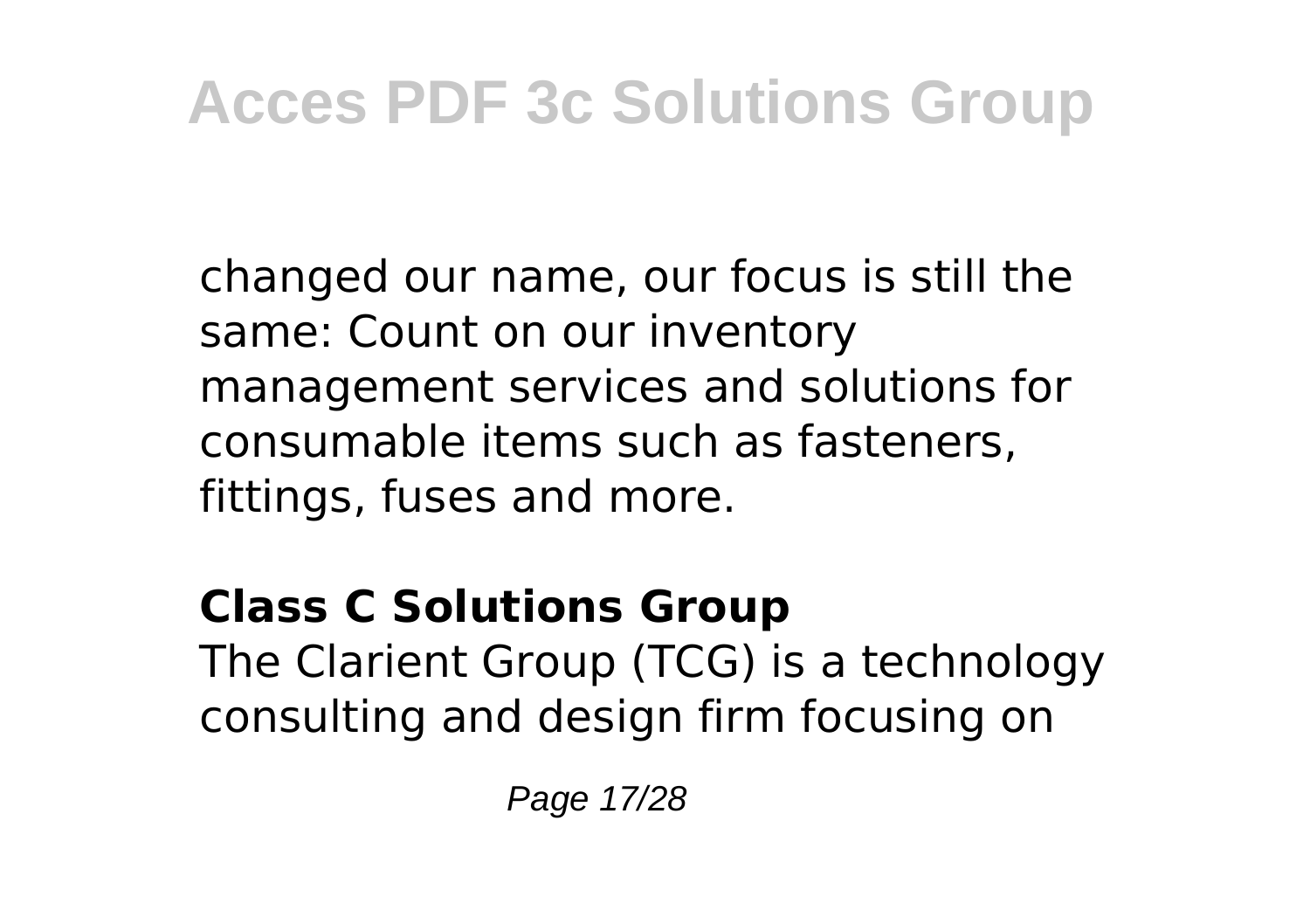integrated, smart building design solutions. Using in-house AV, IT, Security, Network, Voice and Wireless experts, TCG develops technology solutions which advance business objectives and create superior customer experiences.

### **The Clarient Group – Advancing**

Page 18/28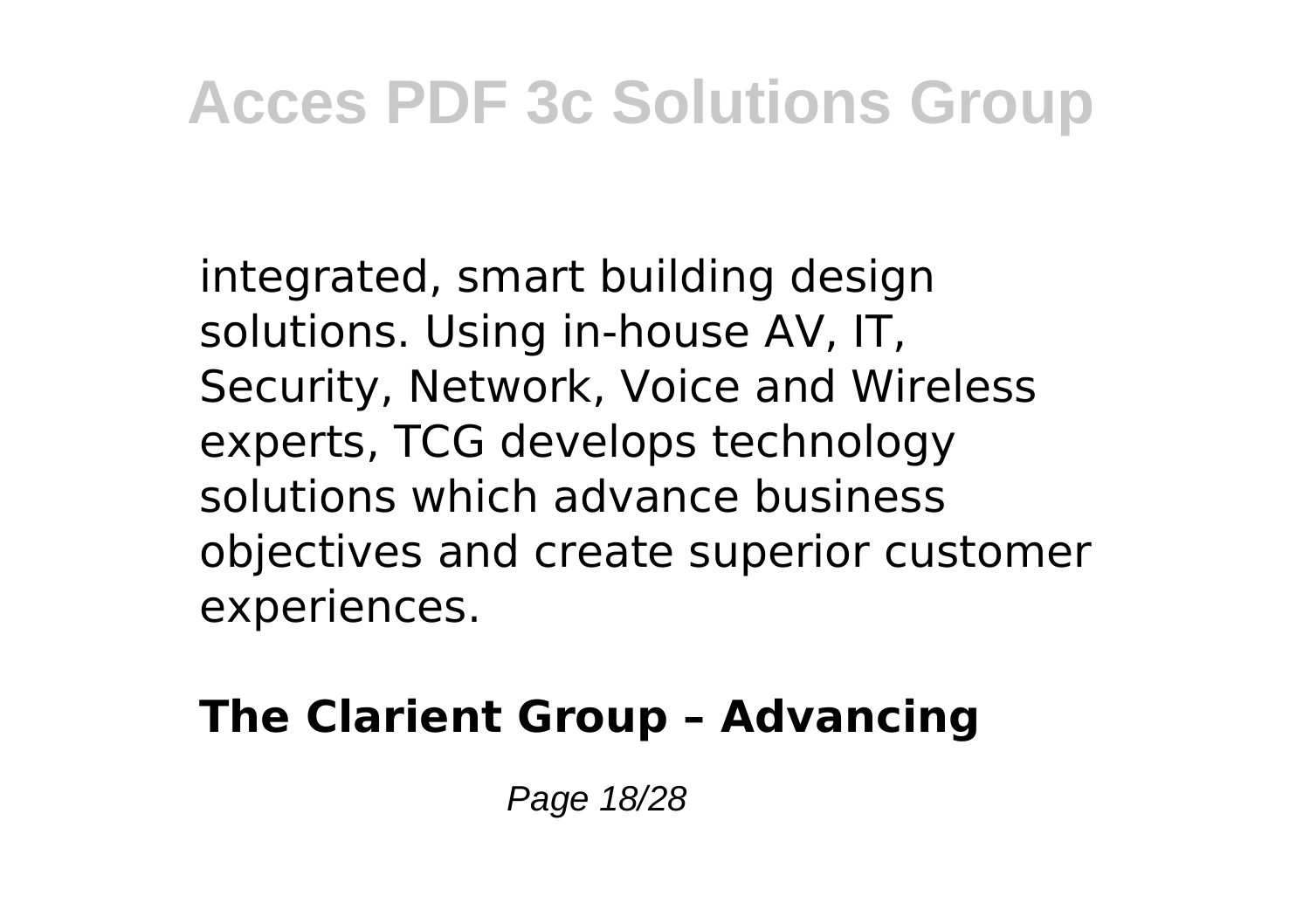### **Your Vision**

Multiverse is a venture capital firm serving ancillary, medicinal and recreational sectors of the legal cannabis industry. 3C's principals founded the firm and have bolstered their cannabis industry experience with that of a number of leading investment industry professionals to meet the needs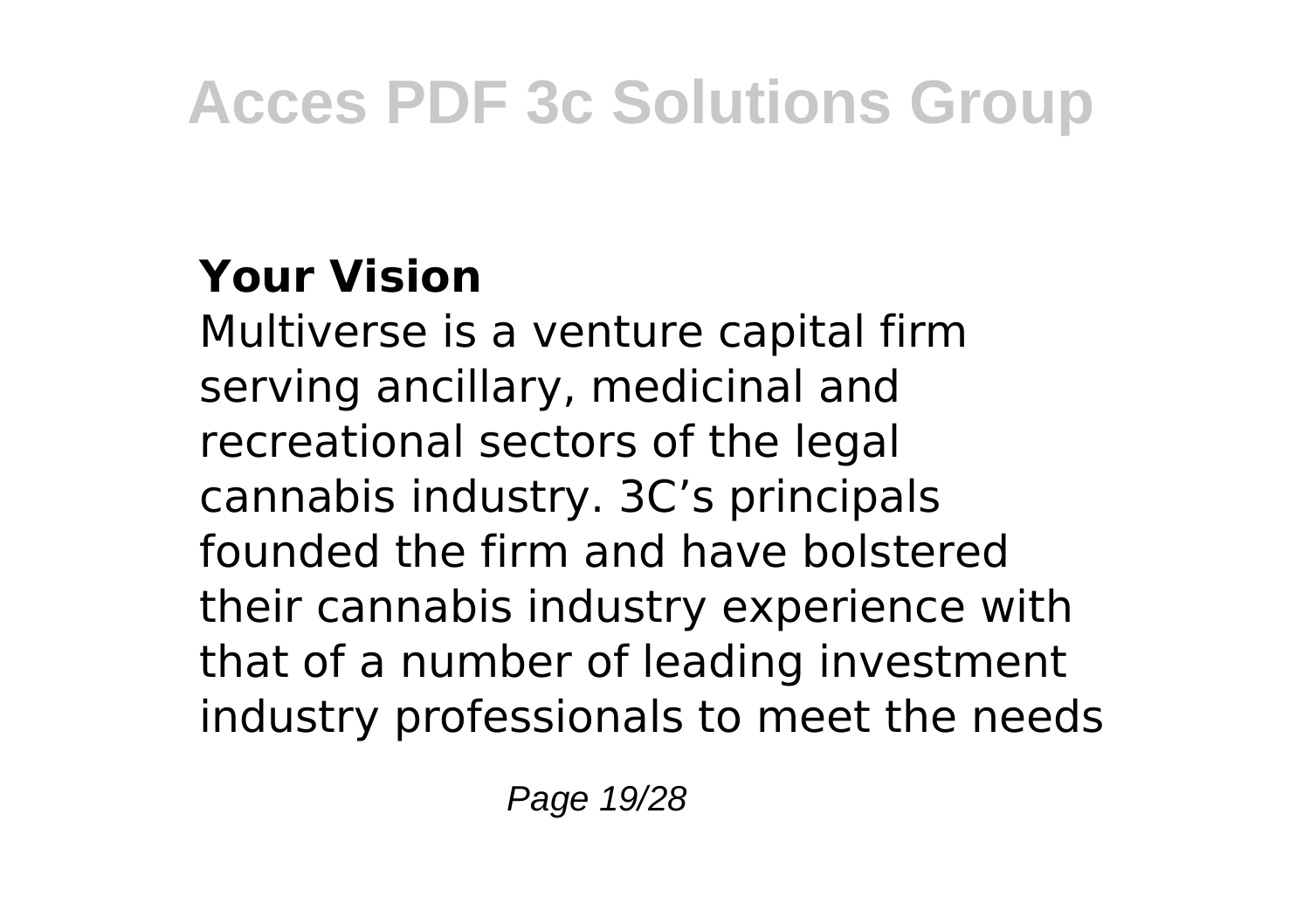of cannabis businesses and accredited investors.

#### **3C CANNABIS CONSULTING | Global Leaders, Compliance Experts**

CU Solutions Group is an award-winning credit union service organization that offers products and services in the areas of technology, marketing, HR

Page 20/28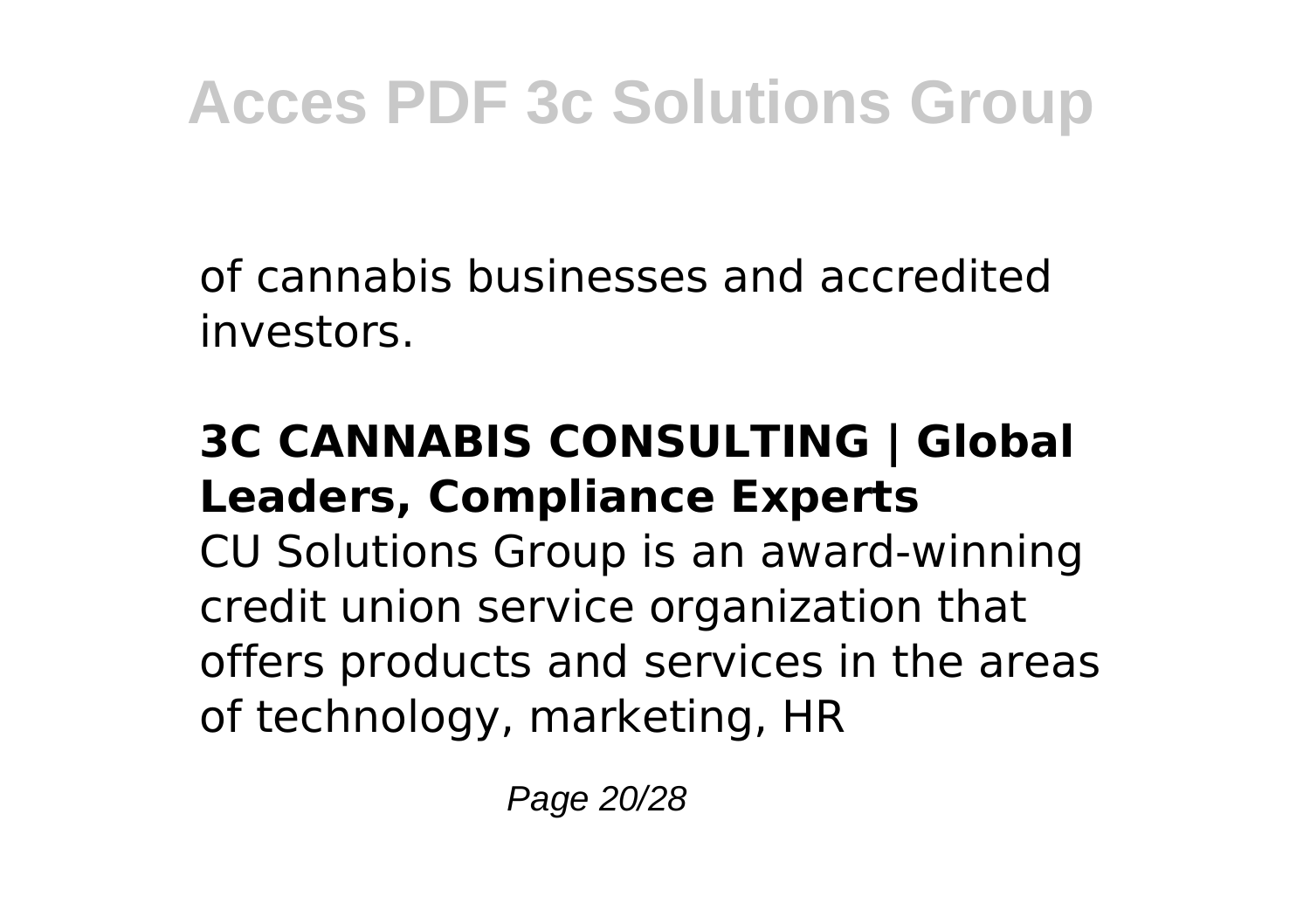performance and strategic advisory, which include web services, mobile app solutions, digital advertising, Save To Win, Love My Credit Union Rewards, Performance Pro and Compease.

### **Home Page - CU Solutions Group** The goal of 3C Solutions is to use

creative options to build your brand,

Page 21/28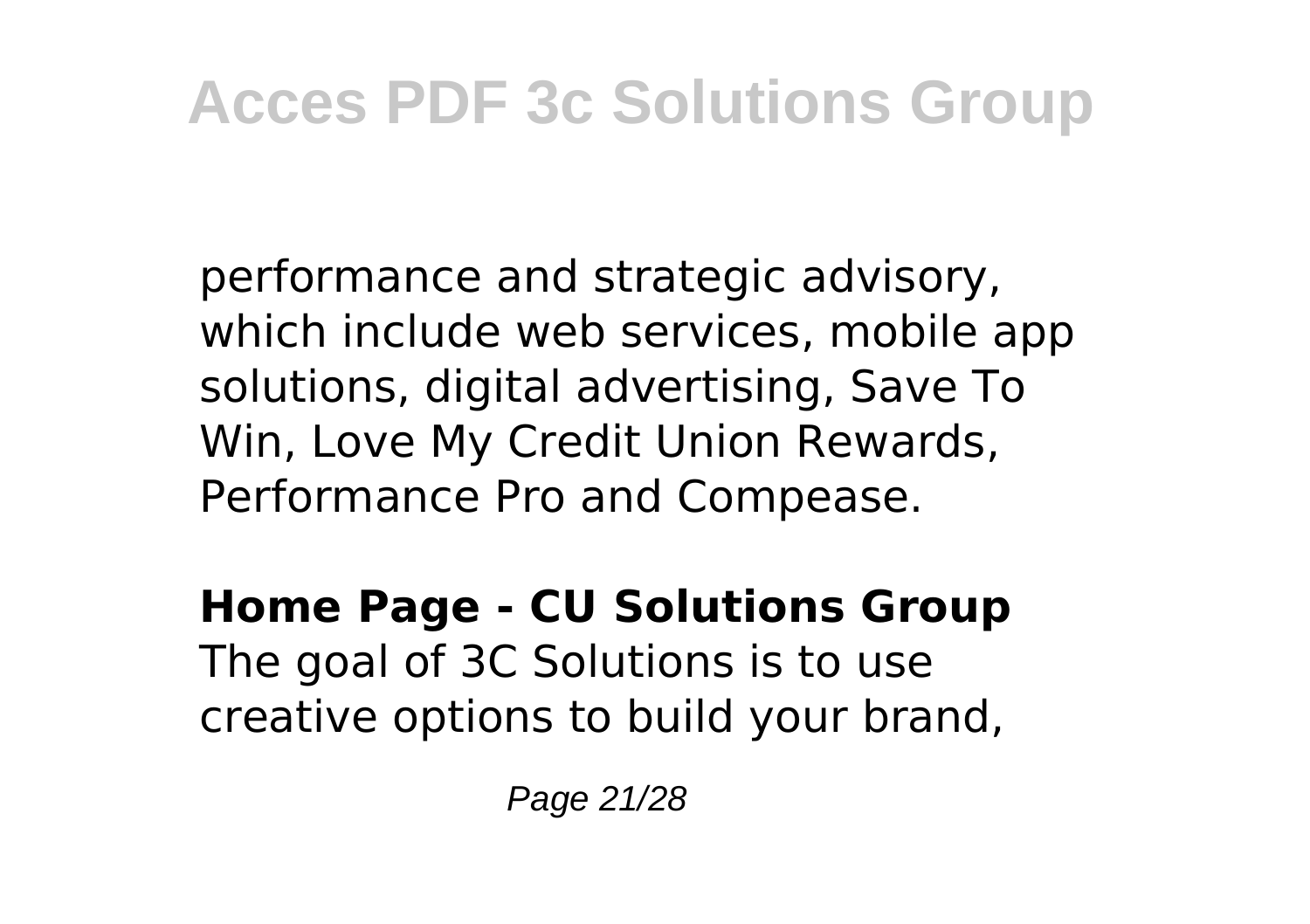communicate your priorities and make connections to solve problems and save time for educational leaders.

#### **Creativity Communications Connections – Positive Branding ...**

We at 3C Consulting have the solution. We specialize in providing development experiences designed to build and

Page 22/28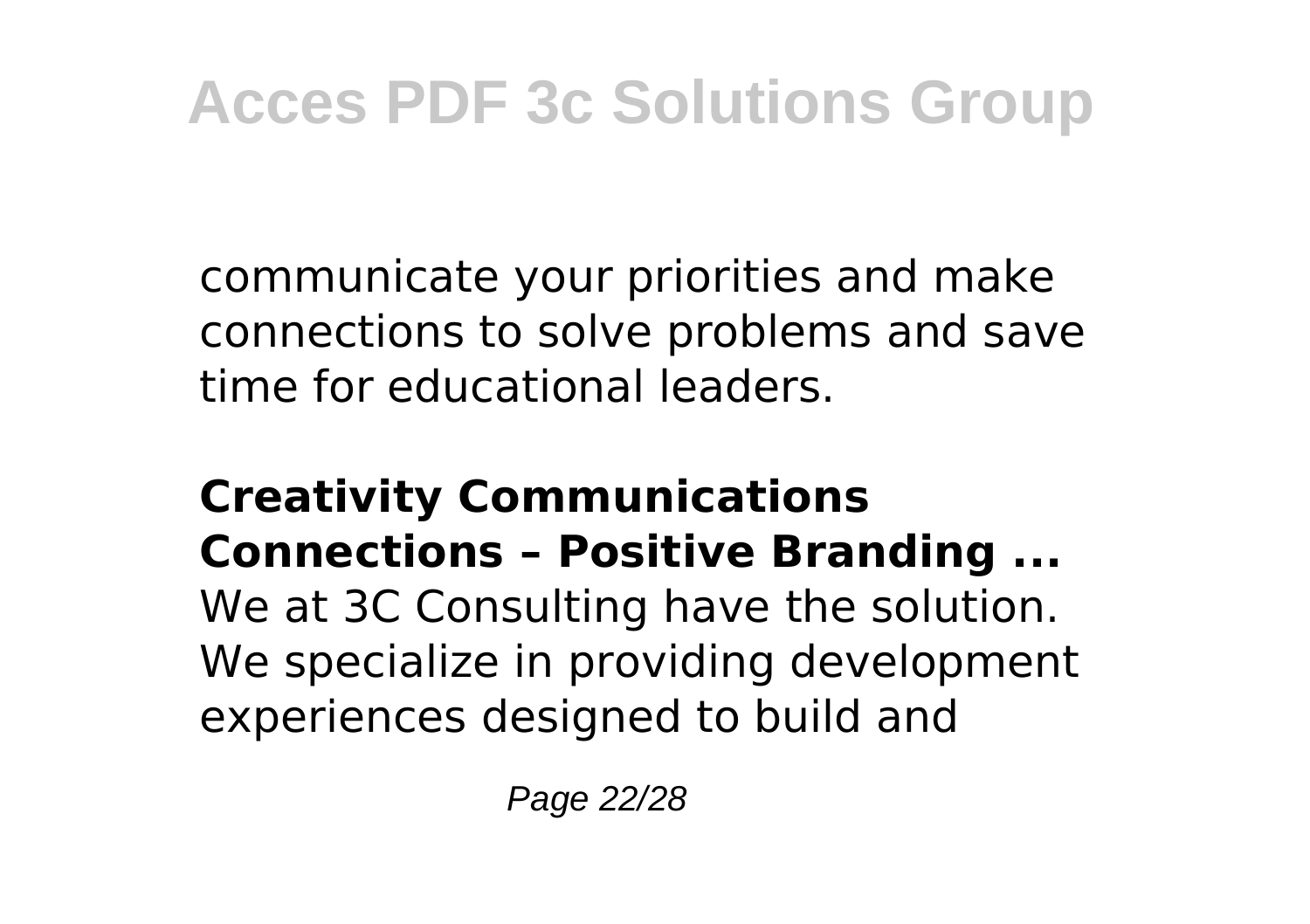enhance high performing organizations. We partner with our clients, offering them state of the art performance development solutions including everything from executive coaching to strategic plan development and implementation.

### **3C Consulting | Global Leadership**

Page 23/28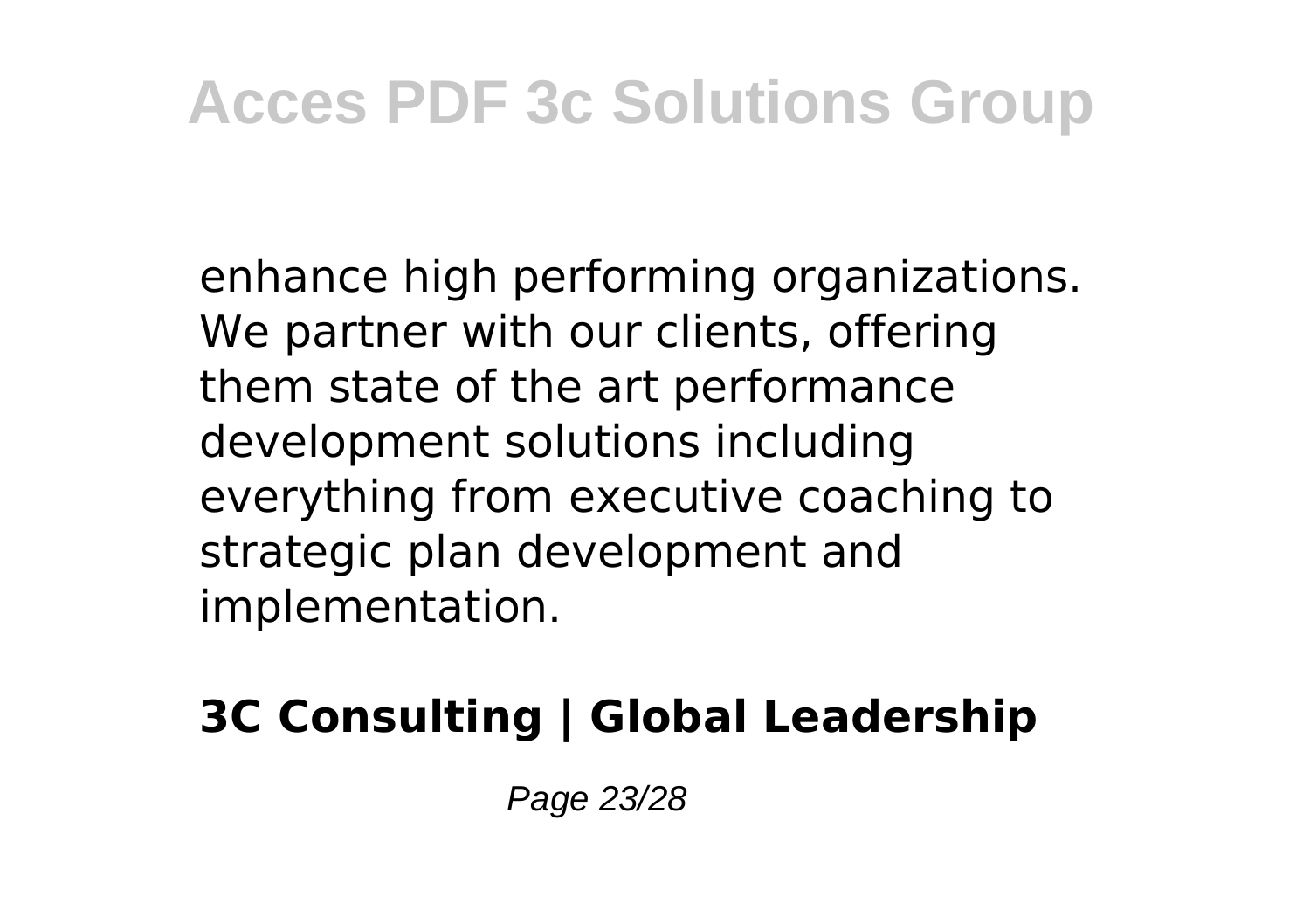### **Firm And Executive Coaching**

Completely software based and virtual platform, backed by a multibillion dollar global corporation. 3C VoIP is both on premise and in the cloud. XMedius. XMedius delivers enterprise-class Unified Communications applications: voicemail, unified messaging, mobility, speechenabled virtual personal assistant, IVR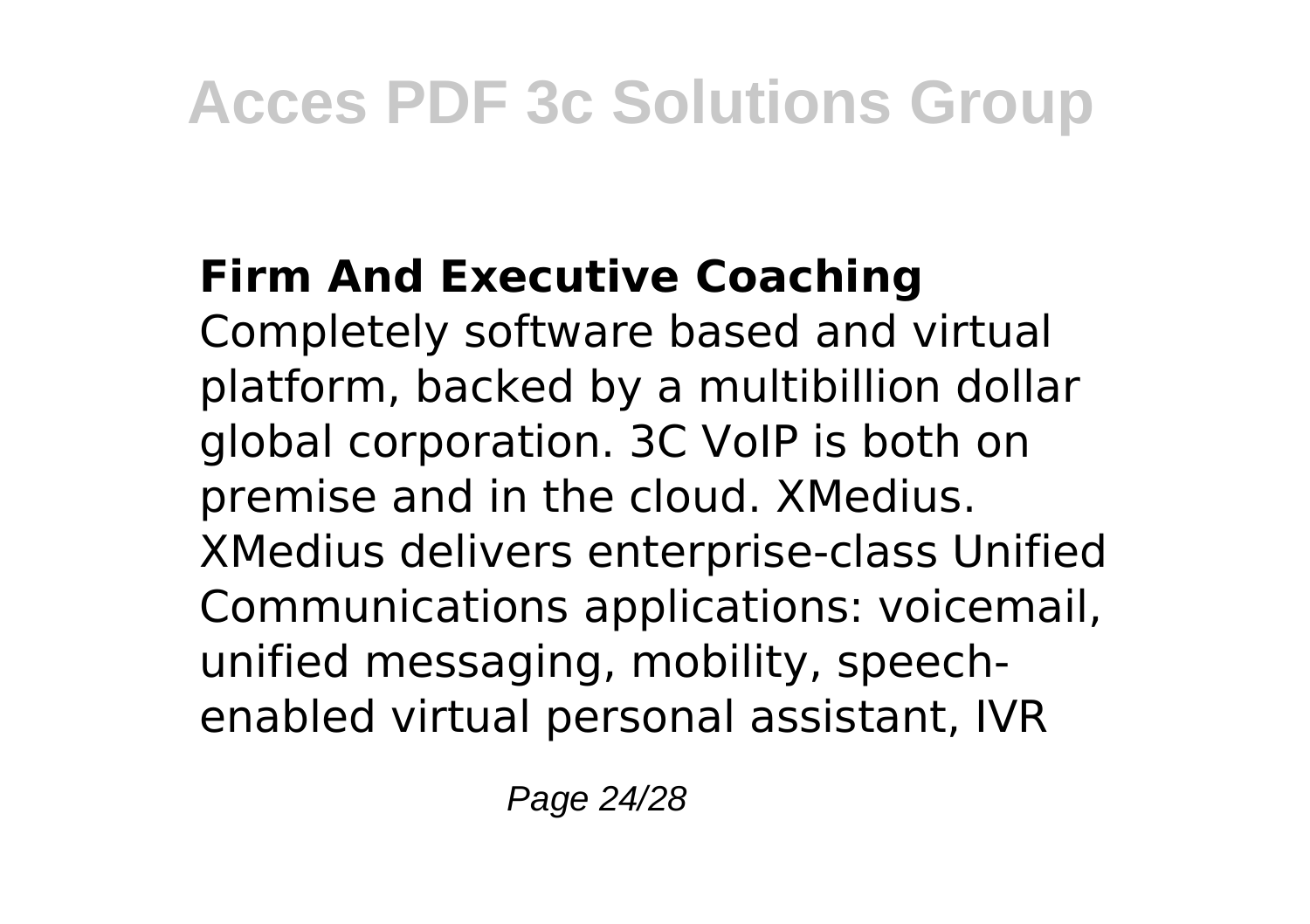applications, informal call center ...

**Newcastle Communications – Celebrating 40 Years of Excellence!** The 3C Company Group Companies Known as the 'one-stop shop' solutions provider, Vistar offers a wide range of services under one roof. A complete gamut of services begin right from the

Page 25/28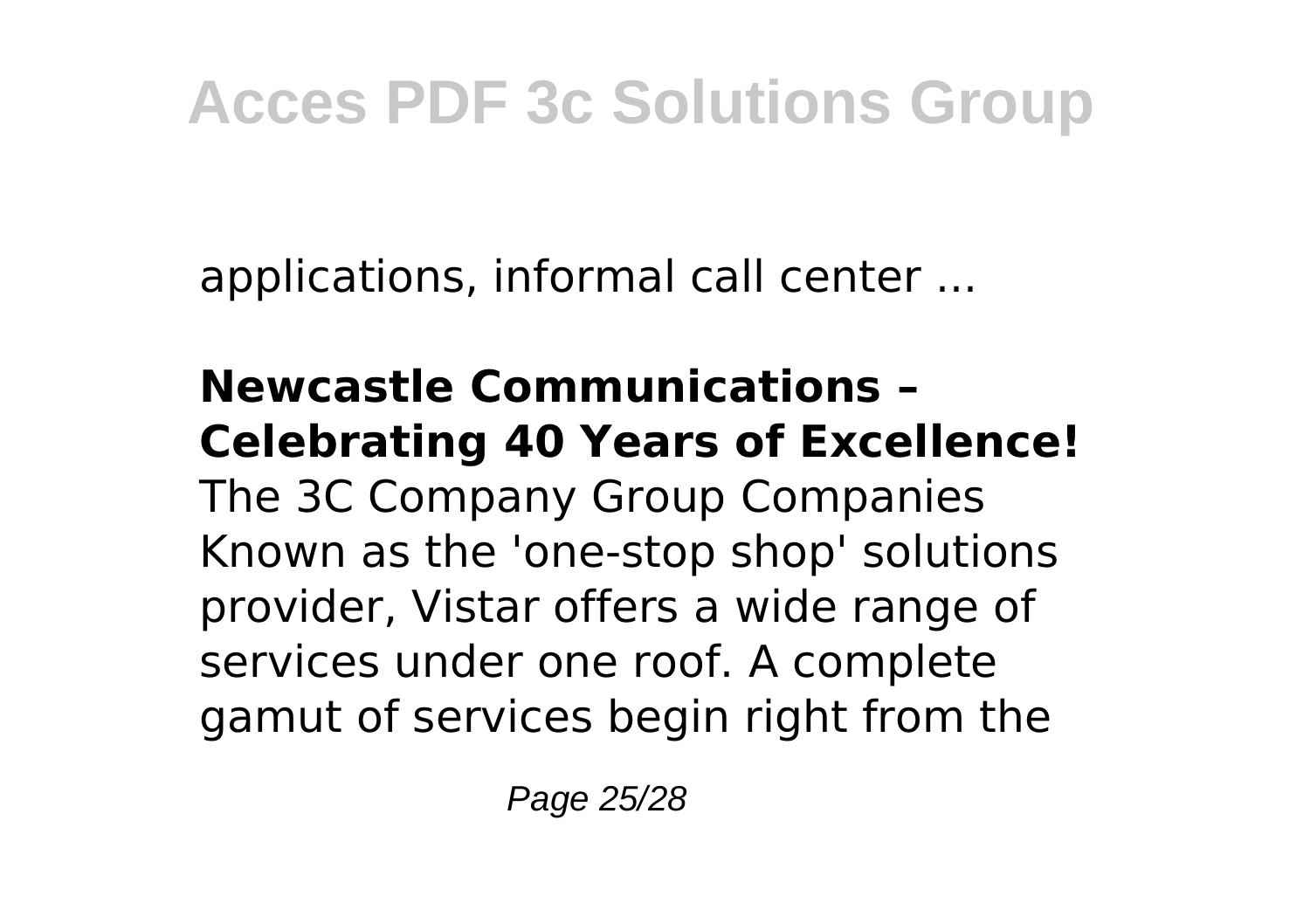bare shell to the finished product.

**Group Companies - The 3C Company** Personal Jurisdiction Richtone Design Group LLC (Richtone) is a New York limited liability company (LLC) that owns the copyright to the Pilates Teacher Training Manual and licenses fitness instructors to teach pilates exercise

Page 26/28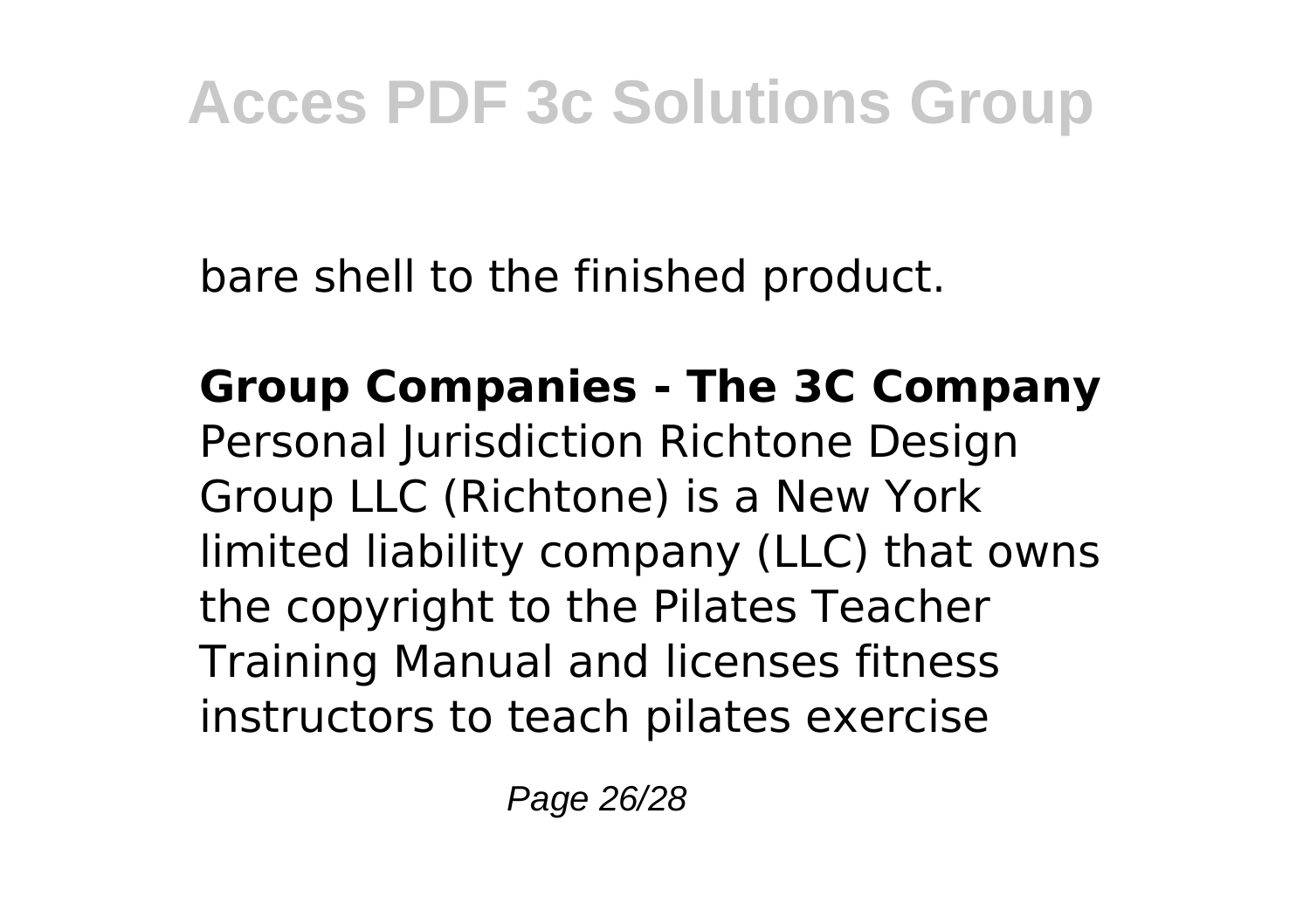programs. Live Siri Art, Inc. is a California corporation owned by Siri Galliano. Rich-tone learned that Live Siri Art and Galliano were selling the pilates manual over ...

Copyright code:

Page 27/28